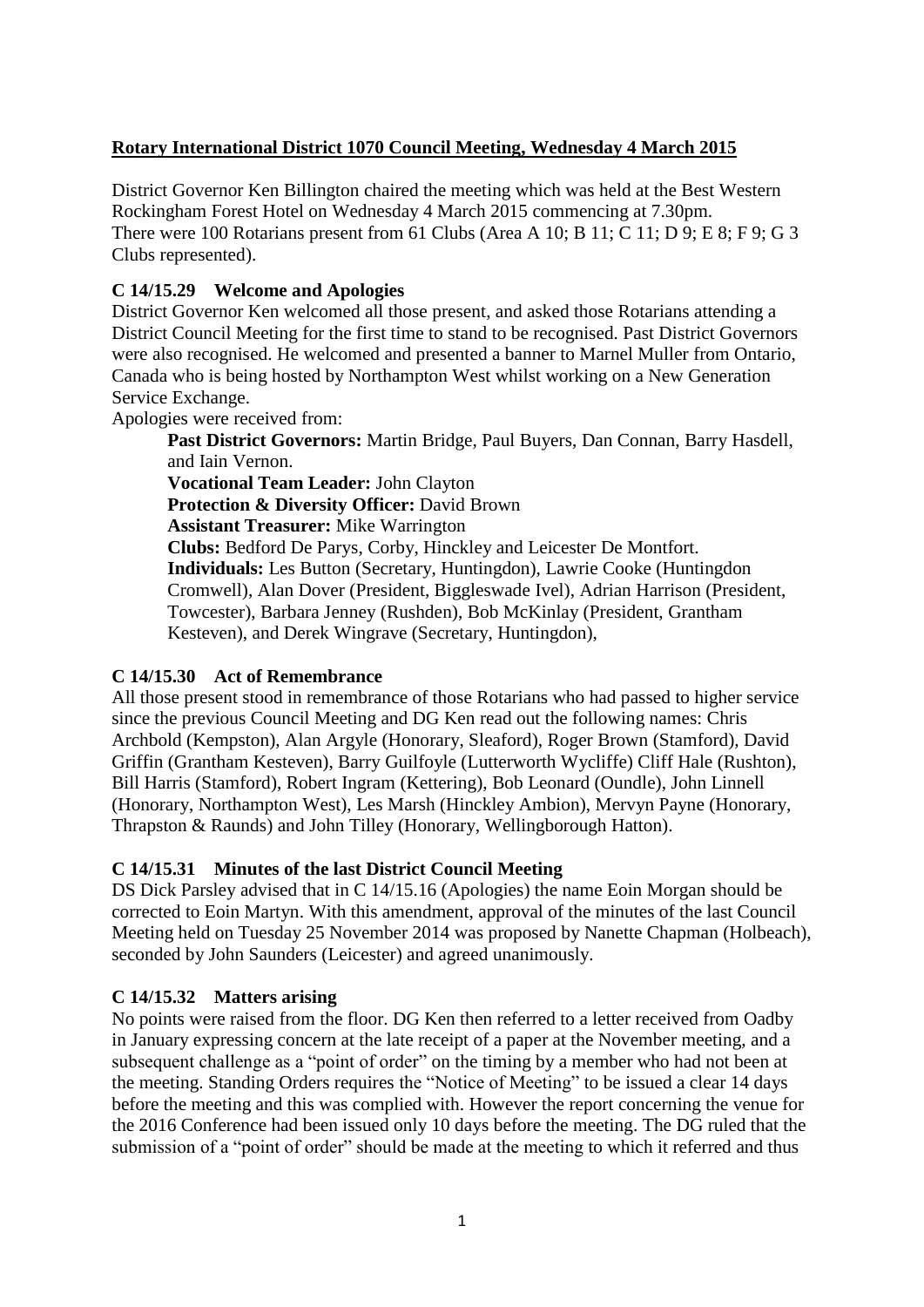no action would be taken on this occasion. Consideration had also been given to the further work done in the period since the meeting in November based on the decision made.

# **C 14/15.33 District Governor's Comments**

DG Ken advised that he had presented the Charter to the new Rotary Club of Bradgate. He drew attention to the RIBI Business Meeting in April and said that papers were available so that motions could be discussed by Clubs in advance enabling Delegates to vote (in person or on line) according to the Club's wishes.

Submissions for Presidential Citations should be made via AGs in the last week of March. Submissions for District Governor Citations should be made via AGs before the end of May. The RIBI President would be visiting Sailability at Rutland Water on Thursday 21 May 2015 and all are welcome to attend.

Donations to Burn Aid have exceeded £10,000 and he also thanked those making donations to Trade Aid and the Army Benevolent Fund.

He asked for support for the Prostate Cancer fundraising cycle ride taking place on Sunday 21 June 2015 (Fathers' Day).

# **C14/15.34 District Secretary**

DS Dick referred to a correction in the circulated List of Officers for 2015/16 in that AG Les Aldrich was a member of Ashby Hastings and not Ashby Castle as shown. He reminded members that there would be a clearance sale of Rotary Retail stock at District Assembly. Following the change in suppliers, the functionality of the District Database to produce membership listings should be restored by the end of the month. Work was being carried out to link this database to the RI Global Database but for now both databases should continue to be updated separately ready for the next Rotary year. The production of the hardcopy District Directory would be a further separate activity. DG Ken said that the cost of the new database would be covered by RIBI.

# **C 14/15.35 District Treasurer's Report**

DT Eric Lennox said that for the 2015/16 Budget the membership would be reduced by 10% following loss of the members who were moving to District 1260 but it had still been possible to maintain the Capitation Fee at £32. AG Chris Davies (Market Harbour) said that she had been asked to raise a query on the large amount being held in a current account. DT Eric said that deposit interest was low and care was needed to ensure that a reduced balance did not trigger current account fees but he would review the situation. Bob Seery (Thrapston and Raunds) said that there had not been a proper consultation about the level of Capitation and that cost was a significant consideration for membership. He was asked whether these points were the agreed position of his Club and he replied that he had discussed this with other members of his Club but the points he made was as an individual. DT Eric reaffirmed that the Capitation was not being increased in spite of loss of revenue including part of the RIBI grant. The Budget had been recommended by the elected Finance Committee and by the Executive. Bob Seery responded by saying that the last Budget was too high and was put forward as at fait accompli. There being no further discussion approval of the 2015/16 Budget including a Capitation Fee of £32 was proposed by Bill Martindale (Sleaford Kesteven) and seconded by John Malpass (Thrapston and Raunds) and agreed unanimously. DT Eric advised that the amount for claimable District travel had been reduced from 29 to 27 pence per mile and a further reduction could be expected.

There were no questions concerning the District accounts for the six-month period ended 31 December 2014.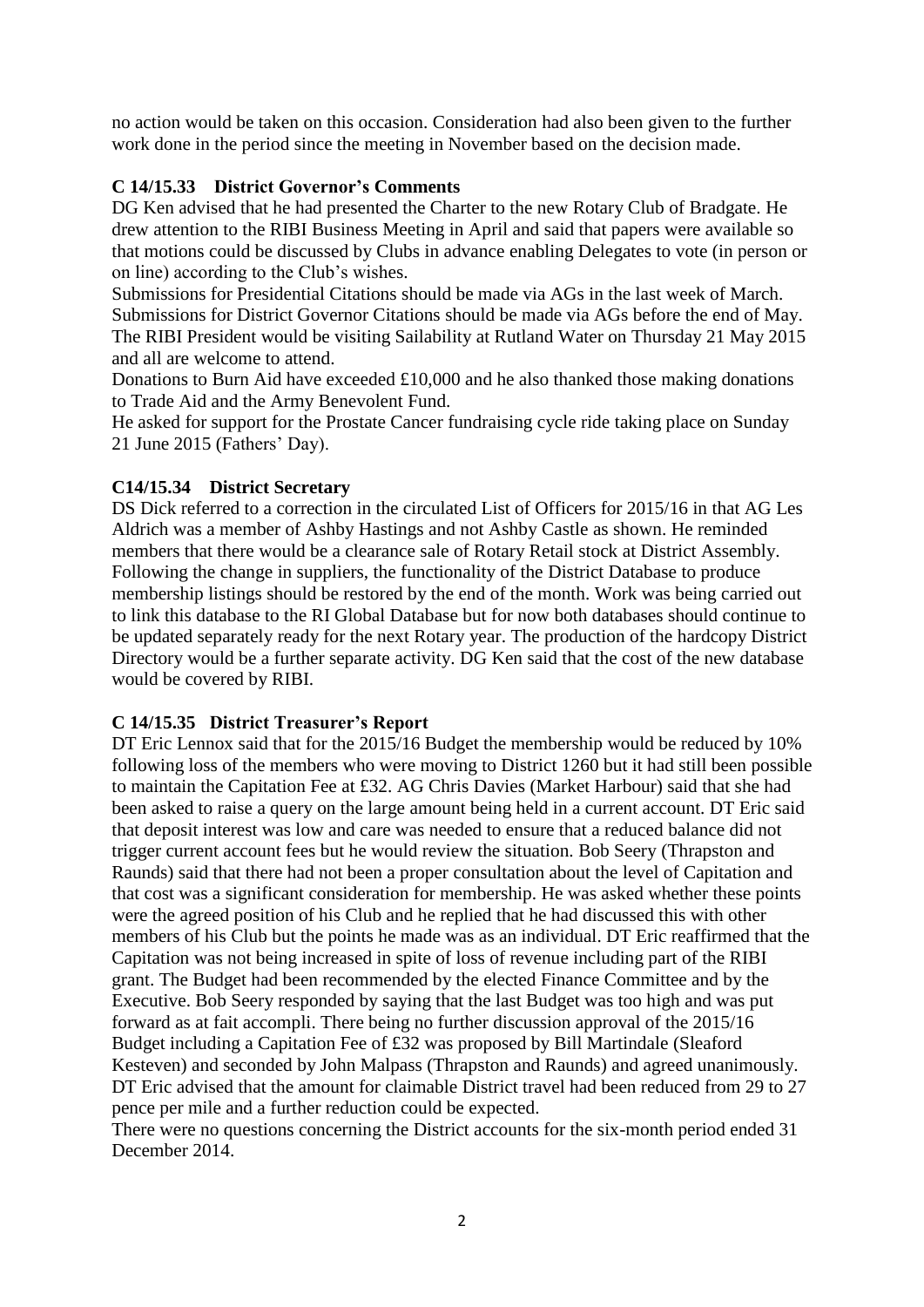DT Eric said that 20% of Clubs had not supplied a certificate for their 2013/14 accounts which should have been submitted by 31 December 2014. He would be following up those outstanding with the clubs concerned as a matter of urgency.

# **C 14/15.36 Assistant Governors' Reports**

Written reports had been circulated for each Area and the following additional comments were made:

**Area C:** AG Janet Cooke advised that Ricky Cawood (President, Peterborough Minster) had received a Green Champion award from the local council for his work on the Railworld Wildlife Haven Project

**Area F**: AG Robin Green advised that the Rotary Flame on a world tour would be passing through the District on the way to Sao Paulo, provisionally on 24 or 25 March 2015 calling at St Neots, Wellingborough and Northampton. There were logistics problems getting the Rotary Flame from the Philippines on time but contingency plans were being explored.

# **C 14/15.37 The Rotary Foundation**

Approval of the Share Division as per the circulated proposal was proposed by Mike Kingdon (St Neots), seconded by Richard Hyde (Ramsey) and agreed unanimously.

Foundation Chairman Trevor Davies advised that a Peace Fellow, hosted by IPDG Margaret Morley (Corby Phoenix), would be visiting club meetings at Northampton at lunchtime on Monday 16 March, and on Tuesday 17 March to Blaby at lunchtime and Peterborough in the evening. Those wishing to attend should book direct with Club.

Details of the Foundation Lunch on Sunday 19 April 2015 had been circulated and early booking was requested.

# **C 14/15.38 Prostate Cancer Cycle Ride**

David Lawrence (St Neots St Mary) gave a presentation on the Cycle Ride taking place on Sunday 21 June 2015 (Fathers' Day). The objectives were to support the charity, publicise Rotary and increase membership. DG Ken added that this was about fun and family.

# **C 14/15.39 Committee Chairmen's Reports**

The following items were in addition to the written reports circulated by all Committees:

# **Project Teams**

**Youth Services:** Moira Bartlett advised the final of Young Musician would take place at Leicester Grammar School on Sunday 22 March 2015 and the Youth Speaks final at Catmose College, Oakham on Saturday 14 March 2015. The District website has now been updated with the details of Young Designer which takes place at Kettering Buccleuch Academy on Saturday 20 June 2015. For RYLA, 47 Clubs had indicated they would be putting forward candidates for the 45 places but only 25 had so far booked. RYLA Project leader Andrew Cowling would be happy to visit and talk to interested Clubs. She asked any Club organising a Technology Tournament to advise her of the details.

Community: Bill Watson said that 19 bookings had so far been received for the 30 places at Calvert (25 April – 2 May 2015) and asked that other Clubs interested in booking should contact Mark Winfield (Rushden) as soon as possible.

# **Support Teams**

**Communications. News and Events.** The new Co-Editors of News & Events are John Garley (Rushden) and David Wilson (Rushden Chichele).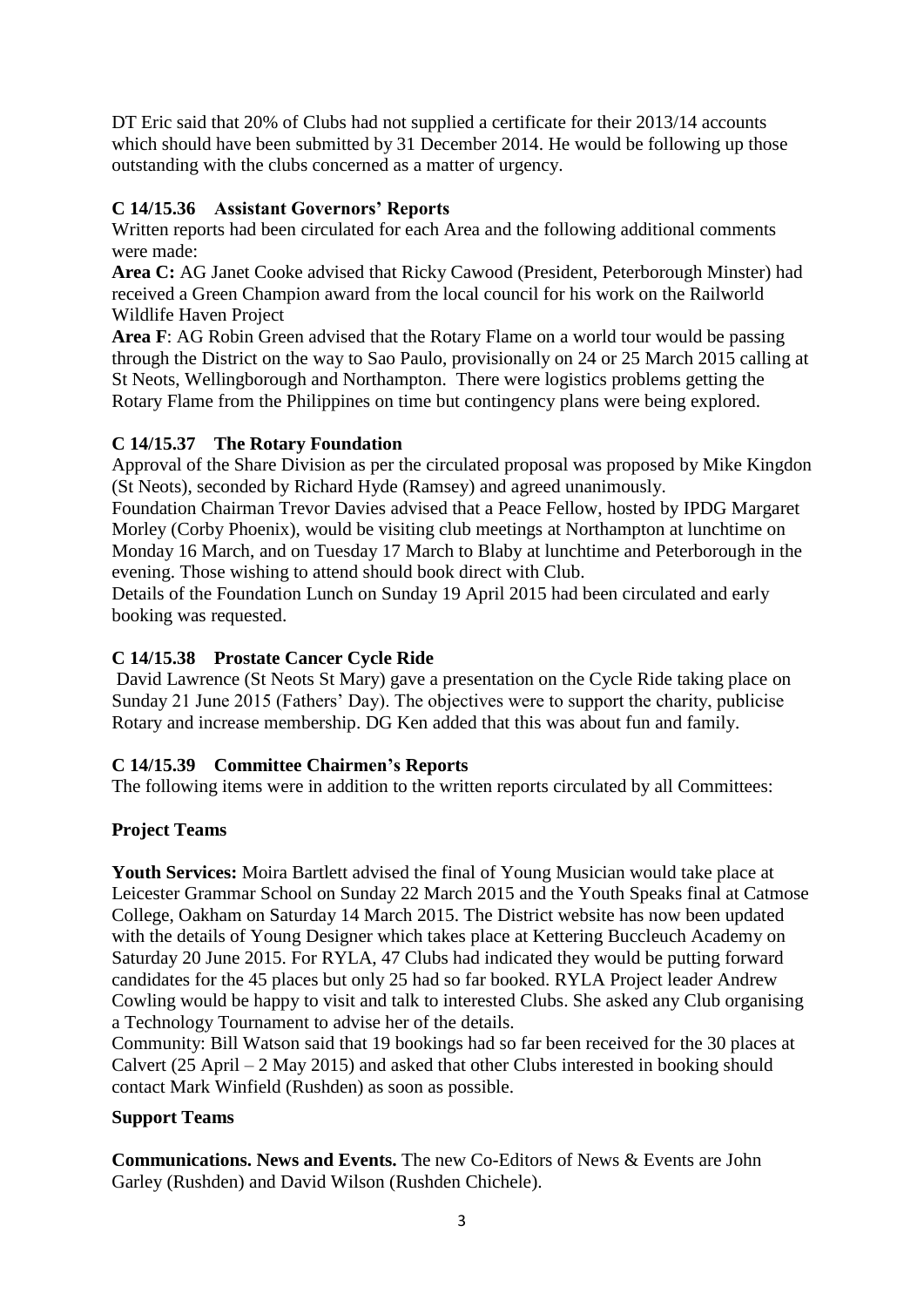**Vocational:** The meeting was reminded that entries for the District Vocational Cup should be submitted to Vanessa Cookson (Blaby Meridian) by 30 April 2015**.**

**Membership Development and Retention:** Chris Chew said that for Minor Sports before the evening of competition, each teams should nominate one member to take part in a play off in the event of a tie, and for this to be a simple game requiring no special skills. Games should end by 9:30pm. The next round to take place by Friday 17 April and the final is on Thursday 18 June 2015. At his request, DG Ken made the draw for the next round the result of which is attached as an annex to these minutes.

Chris advised that he could supply background information used for RIBI Webinars in January.

**New Club Formation (Extension):** Roger McDermott said that the new Bradgate Club had received its Charter last Saturday. He said that a 1070 hybrid Rotary e-Club was being formed and details were available in the baskets. The provision president of the club, Steve Howe, gave an overview on the method of operation of an e-club.

**Conference, 2015 Bournemouth:** Following a request for any questions on the Budget, Nigel Brotherton (Market Harborough) commented on it being unwise to budget for a deficit. Conference Manager Bill Hill said that this was based on a conservative attendance of 600 and he expected more to attend. Approval of the registration fee of £42.50 per delegate was proposed by Bill Hill, seconded by Richard Hyde (Ramsey) and agreed unanimously.

**Conference, 2016 Nottingham:** Conference Manager Bill Hill, said that as requested at the last meeting, he had investigated the possibility of a larger venues for the Saturday evening Gala Dinner but none were suitable and therefore the originally proposed venue would be used with a limit of 450.

# **C 14/15.40 Next Meeting**

DG Ken confirmed the next meeting would be held at the Best Western Rockingham Forest Hotel, Corby NN17 2AE on Tuesday 21 July 2015 at 7.30pm

# **C 14.15.41 Any Other Business**

DG Ken noted that this would be the last District Council meeting at which the Assistant Secretary Rodney Spokes would be taking the minutes and thanked him for his work. He had also thanked at various points during the meeting those other members of the District Team who were reporting to the Council for the last time in their various roles.

On allocating the responsibility for clearing the baskets of clubs not represented, DS Dick said that although there was a good attendance, a number of clubs were represented by a just single voting delegate which could affect the balance of voting and encouraged clubs to bring along their full complement in the future.

PDG Margaret Morley proposed a vote of thanks to DG Ken for his chairing the District Council meetings during the year and this was agreed with acclaim. There being no other business, DG Ken closed the meeting.

District Governor ……………………………… Date ………………….